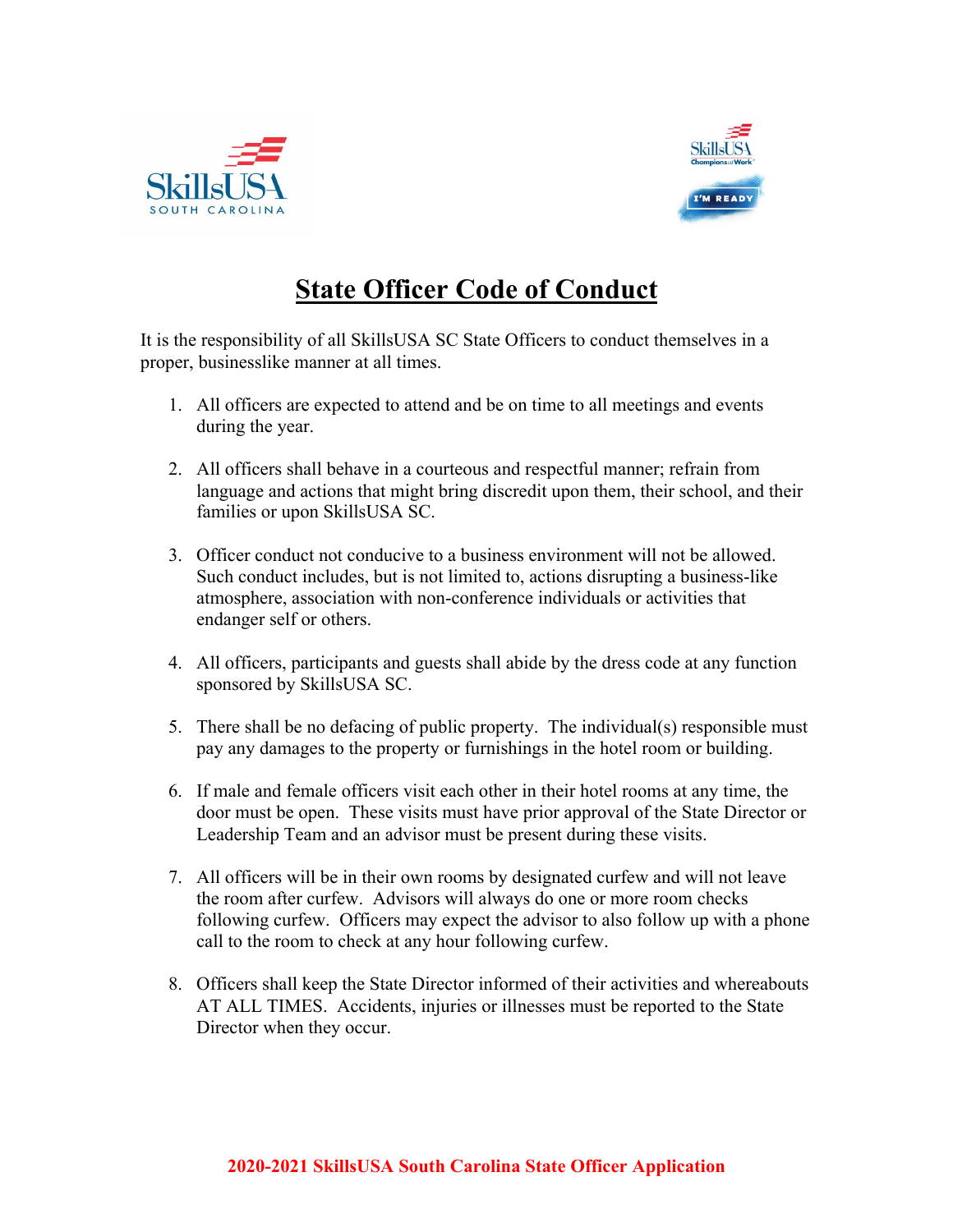



- 9. Officers must always travel with a group (never alone) and should not go into hotel stairwells alone, areas that are poorly lit, or areas that have light pedestrian traffic.
- 10. Officers shall not possess alcoholic beverages, narcotics or firearms in any form, at any time, under any circumstances.
- 11. Use of tobacco products is prohibited by all officers.
- 12. Officers of SkillsUSA SC are prohibited from posting inappropriate or offensive materials on the Internet including personal websites, blogs, social media\*, etc. If inappropriate or offensive materials are found to exist, the officer will be asked to remove the material.
- 13. Officers must abide by the dress code established by the State Director during SkillsUSA events.
- 14. Mandatory attendance is required of state officers at any sessions at any event where the officer is representing SkillsUSA SC.
- 15. Mandatory attendance is also required by the state officers at the State Conference and National Delegation Meeting after the awards ceremony on Saturday.
- 16. School attendance is mandatory when school is in session. Grades must be kept at an above average level. Any and all school work missed while on a SkillsUSA event must be made up in a timely manner.

Social media, throughout this application and packet, includes, but is not limited to: Facebook, Facebook Messenger, Snapchat, Twitter, Instagram, Linkedin, Tumbler, WhatsApp, Gab, Google+, YouTube, Vimeo, etc.